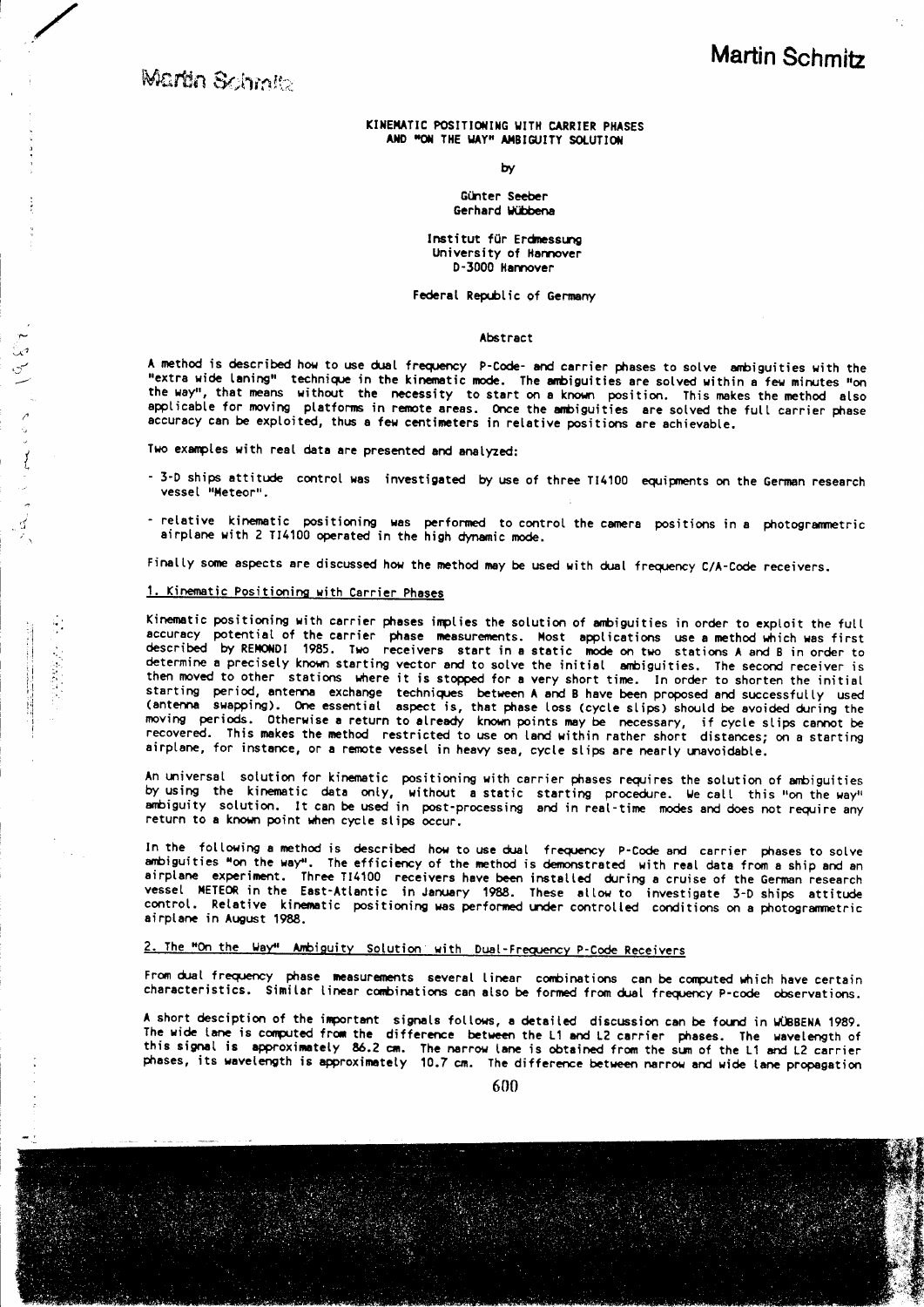times depends only on the ionospheric propagation delay and on signal delays due to satellite and receiver hardware. I.e. the difference is independent on the receiver to satellite geometry. Under normal<br>circumstances the hardware delays show only small variations in time, so they can be described by simple models. The difference between the narrow and wide lane propagation times is called the ionospheric signal.

The wide lane transmission epoch is identical with the transmission epoch of a linear combination of the L1 and L2 P-code phases. This linear combination corresponds approximately to the mean of the code phases. Thus the noise in the code phases is approximately reduced by a factor of 1.4 in this signal. The wide lane ambiguity can be determined through a direct comparison with the transmission epoch of the code phase combination. Systematic differences depend only on satellite and receiver hardware delays. Strong multipath effects may also lead to systematic errors. As with the ionospheric signal the difference between the P-code and wide lane is independent on geometry, i.e. both signals can be used for kinematic applications.

The ambiguities in the wide and narrow lane are not independent. If one of the ambiguities is even, the other has to be even and if one is odd the other has to be odd, since both are linear combinations of the L1 and L2 ambiguities. This condition leads to the fact that the effective wavelength of one of the signals increases by the factor of 2 if the ambiguity of the other signal is resolved.

The wide lane wavelength is approximately 8 times the narrow lane wavelength. From this follows that if the wide lane ambiguity is known with an accuracy of +/- 3 cycles the ionospheric signal can be treated as a signal with the narrow lane wavelength and an integer ambiguity. If this ambiguity can be fixed the effective wavelength of the wide lane increases by the factor of 2 due to the even-odd condition. I.e. the wide lane ambiguity has to be resolved for an effective wavelength of 1.72 meters. This technique is called "extra wide laning".

If the distance between two observing receivers is small (some kilometers) the ambiguity of the ionospheric signal can easily be fixed through the assumption that the single difference ionospheric delay vanishes. This condition is fulfilled for the experiments described in this paper.

The "On the Way" ambiguity solution procedure is the following. First the wide lane ambiguity is approximately estimated from the comparison with the linear combination of the P-code phases. As long as cycle slips do not occur an accumulation in time is possible and reduces the estimation error. The ionospheric signal is accumulated over the same interval and its ambiguity is estimated and fixed to an integer if a certain accuracy level is reached. This normally allows the fixing of the extra wide lane<br>ambiguity. In this case all ambiguities are recovered and the narrow lane, which has the lowest measurement noise, is used for positioning.

The processing of the data sets presented here was done with the GEONAP GPS adjustment system.

### 3. Ship's Attitude Control on the Research Vessel METEOR

### 3.1 METEOR Cruise 6/4

Between December 28, 1987 and January 12, 1988, the German Research Vessel METEOR operated in the Romanche Fracture Zone of the Middle Atlantic Ridge in order to test the performance of the new multibeam swath system HYDROSWEEP. Main purpose of the GPS operation was to supply precise positions for the ocean bottom surveying. The availability of in total 3 T14100 receivers on board the vessel gave the opportunity of further investigations into the use of GPS for azimuth determination and attitude control. One antenna was installed on the foremast (GIH) and two on the outrigger ends of the main mast (AWI, IFE)(Fig.1). The receiver data were recorded continuously on magnetic tape and floppy disc. The following examples refer to a rather short sample of the complete data set.

## 3.2 Verification of the Model

The ambiguity estimation with the METEOR data set could nearly be done in realtime. The behaviour of the ionospheric signal and the code signal is shown in figure 2. The upper plot shows a typical single difference ionospheric signal, where a constant bias due to receiver delays is removed. The units on the ordinate are cycles of the ionospheric signal wavelength, i.e. 1 cycle = 10.7 cm. First it can be noted that the receiver delays are obviously constant over the whole period. The noise is about 0.15 cycles which correspond to approximately 1.5 cm. The error reaches the  $+/$ - 0.5 cycle level only at two points. This means that the correct ambiguity of the signal can be obtained in realtime except for this two points.

Once the ambiguity of the ionospheric signal is fixed, the extra wide laning technique can be applied to determine the wide lane ambiguity. The lower part of the plot shows the offset of the code from the wide lane signal. Again a constant receiver delay bias is removed. The noise in this plot is about 0.7 cycles of the wide lane wavelength. The correct wide lane ambiguity is found if the error in the signal is smaller than 1 cycle. There are some peaks where this level is exceeded, however an integration over a few seconds yields the correct ambiguity.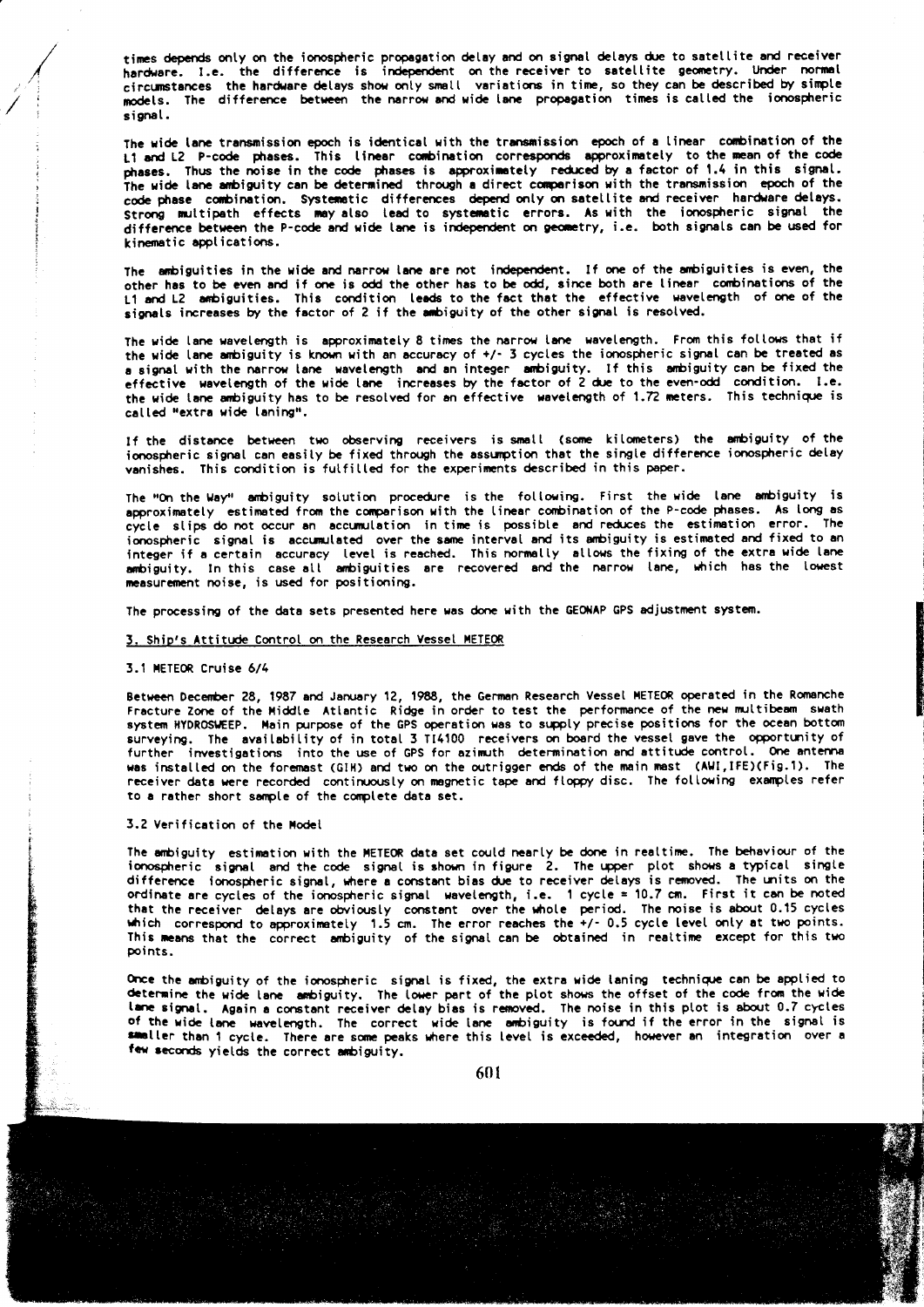# 3.3 Distances between Antennas

The distances between antenna installations, computed from GPS carrier phase data, must be invariant. They can therefore be used as a reliable check of the method. Figure 3 shows the results from the GEONAP solutions for the antennas. It can be seen that the noise level of the narrow lane solution is about 1 cm. It is furtheron proved that the cycle slips can be recovered already after a few seconds. Thus the efficiency of the model could be verified through the METEOR data. Figure 3 demonstrates in addition that a PDDP-peak has a considerable effect on the solution. For large PDOP's no good 3-D solution can be found, which is selfevident for navigation applications.

# 3.4 Attitude Control

Through the simultaneous measurements of 3 receivers onboard the vessel it was possible to determine pitch, roll and azimuth motions of the vehicle. Figure 4 shows the distance between the IFE and AWI antenna and the pitch and roll behaviour with 3 seconds resolution over a time span of approximately 35 minutes. The periods are clearly recognizable and can be analyzed. The amplitudes reach +/-4° for roll<br>and +/-1° for pitch. The angular resolution corresponds to the baseline length and refers to 1.00 mrad for roll (1 cm over 9 m) and 0.25 mrad for pitch (1 cm over 40 m).

The azimuth determination corresponds to the pitch resolution and reaches accordingly  $+/0.01^{\circ}$  this is much more accurate than conventional gyro navigation. It should be emphasized that the high accurate azimuth control makes highly reliable stream determination possible.

## 3.5 Conclusions

With GPS phase measurements it is possible to monitor the time dependent behaviour of a ship with extremely high resolution. This holds for attitude control and also for ship's heading. It should also be possible to monitor deformations on tankers and other large vessels in heavy sea with 1 cm level of accuracy.

# 4.0 Relative Kinematic Positioning of a Photogrammetric Airplane

## 4.1 Project, Objectives

The use of GPS for photogrammetric control within an airplane has been widely discussed. When 3-D coordinates of the projection centre of the photogrammetric camera are known with sufficient accuracy, a strengthening of the bundle block adjustment can be achieved and the required number of ground points can be reduced. In order to provide suitable data for scientific research to this respect, a dedicated<br>experiment was realized in August 1988. One TI-antenna was mounted on top of a photogrammetric airplane with the receiver inside the cabin, and a second TI4100 equipment was operated on a ground control point.

The flight path, as determined from the GPS solution, is demonstrated in figure 5. Five strips with in total 69 photogrammetric pictures were used in the bundle block adjustment (see Fig. 6). The coordinates of the camera projection centers, comming from the photogrammetric solution provide a very reliable 3 D control for the GPS results. The project was carried out in cooperation with the "Institut für photogrammetrie und Ingenieurvermessung" (IPI) University of Hannover. The bundle block adjustment was realized with program package BLUE of IPI by M.Sc. Keren Li.

# 4.2 Technical Realization and Problems

The relation between the antenna phase center and the photogrammetric camera center could be determined<br>within a reference frame fixed to the airplane. The eccentricities in height are about 1.30 m and in position about 0.5 m. Problems arise however because the orientation of the airplane during the flight position and the risk of the risk of the risk of the risk of the risk of the risk of the risk of the risk of the risk of the execution of the scenaring the risk of the execution. Remaining systematic errors are estimated t From this it may be seen that the orientation changes rapidly.

The epoch of shutter operation was determined with a photodiode and related to GPS time via a UTC time signal receiver. Time information is necessery in order to relate GPS measurement epochs (every 1.2 seconds) with the image sequence (approximately 4.5 seconds) via an adequate interpolation technique. This synchronisation procedure yields a considerable error source. For the operational use it is proposed to trigger the camera operation through the GPS measurement epoch, i.e. for all 3 seconds. In addition, the camera should be fixed to the airplane body during operation. The orientation of the airplane in space can be determined then from aerotriangulation with sufficient accuracy, in order to solve the eccentricity problem.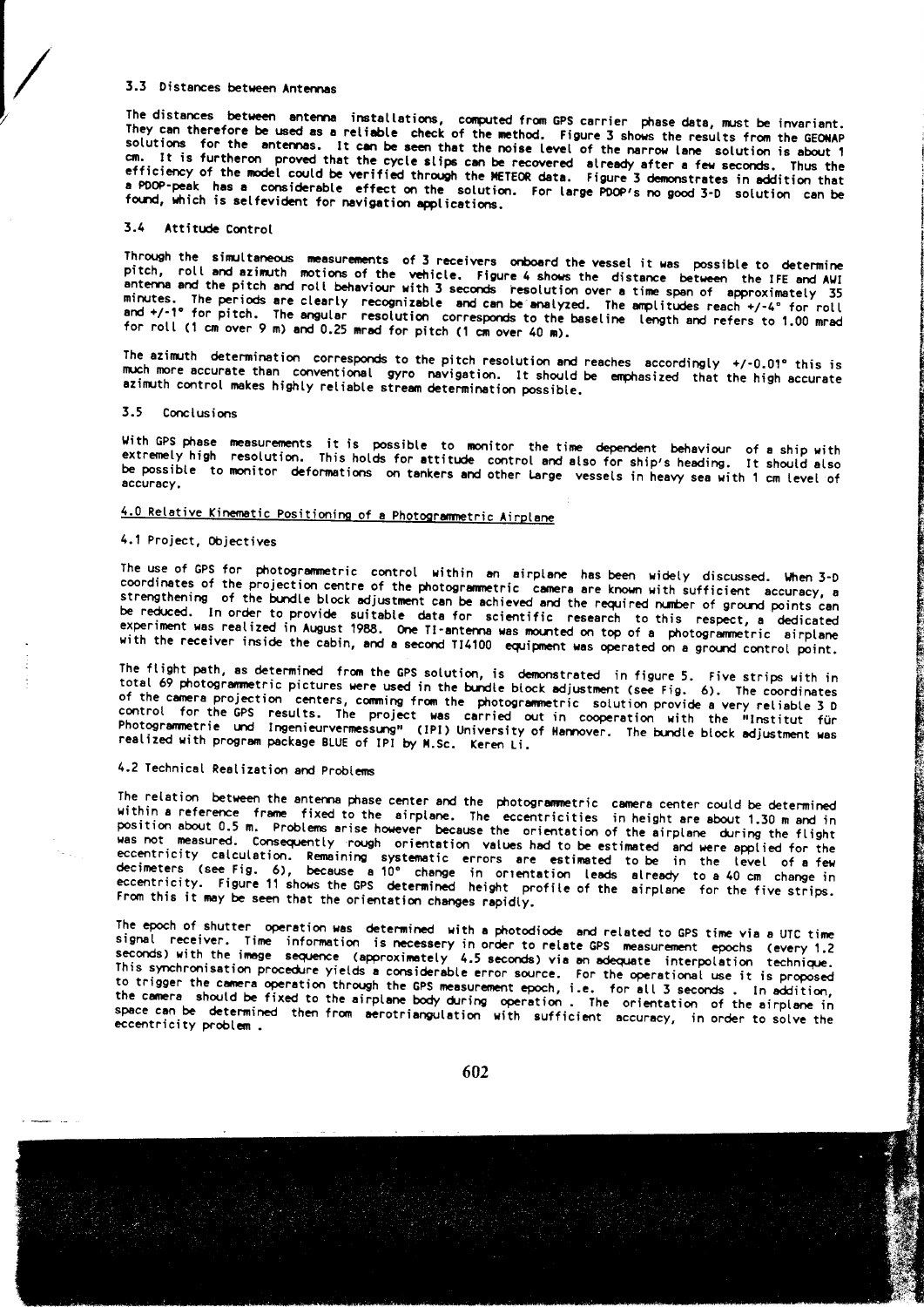### 4.3 Ambiguity Solution

The ambiguity resolution for this experiment was more difficult because the measurement noise was relatively high compared to the attitude control data set. The reason for this is probably the selected<br>high dynamic operation mode of the receiver. Figure 7 shows the single difference ionospheric signals for two satellites. A constant bias is removed in both plots. Relatively high variations can be observed, which are common to both satellites. This means that the receiver delay terms are not constant. The double difference ionospheric signal is shown in figure 8. There are remaining systematic errors with long term variations. This may be a multipath effect. The noise is approximately 0.5 cylces or 5 cm<br>respectively. A realtime ambiguity estimation was impossible in this case, however the integration over the complete period leads to maximum errors in the estimated ambiguities of 0.15 cycles.

Figure 9 shows a plot of the single difference code-carrier error in the wide lane. The noise was about 0.7 cycles which corresponds to the values obtained from the ship data. The estimation of the correct ambiguity in the wide lane was again possible with maximum errors in the order of 0.2 cycles.

## 4.4 Comparison of GPS and Photogrammetric Results

After solution of ambiguities, the positions were estimated with the ambiguity-free pseudoranges through a 12-state Kalmanfilter. The filter was necessary in order to solve the interpolation problem. However the dynamical model was given a high degree of freedom in order to exploit the high accuracy potential of the measurements. The camera positions and velocities could be estimated from the state vector for all image epochs. These values were used in order to determine the ground velocity of the airplane and to support<br>the eccentricity calculations. It should be emphasized that all those steps are subject to errors which can be avoided, when a body-fixed camera is used in synchronous mode to GPS measurements.

The coordinates of the photogrammetric fiducial points on the ground were transformed to WGS84. The bundle-block adjustment was carried out in a local system, tied to the GPS reference control point. Thus datum problems could be avoided. A comparison of GPS and photogrammetric coordinates is given in Figure 10 for all 5 strips. It is evident that the errors in the components are of the order of 10-40 cm and contain systematic effects. The residual vectors in position and height are also shown in Figure 6. With respect to GPS results it could be proved that all ambiguities are solved correctly, because a wrong ambiguity would cause discrepancies of more than 40 cm, since all ambiguities are related to the wide lane (see 4.3). It follows from the correct narrow lane solution that the pure GPS accuracy is in the order of a few centimeters. The discrepancies certainly result from remaining errors in the bundle-block adjustment and in the eccentricity problems.

#### 4.5 Conclusions

The experiment proves that ambiguity solutions "on the way" are also reliably possible in a photogrammetric airplane and that with relative measurements to a ground control point an accuracy of a few cm is achievable. GPS can thus be used as an important tool in photogrammetry. It is however essential to eliminate the 4-dimensional eccentricity problem through use of an airplane-fixed camera and by exposure times related to GPS measurement epochs.

### 5. Prospects

The described methods are only applicable when the ambiguities are solved "on the way". This is possible with P-code receivers like the TI4100 without major problems because of the rather low code measurement noise. For most available C/A-Code receivers the noise level is too high so that the code/carrier combinations are not applicable. Two possible solution concepts seem to be successful alternatives for the near future

- (1) New hardware developments include receivers with extremely low code measurement noise in the few cm-level. A 2-frequency receiver with low C/A-code noise should be applicable because the 40-cm wide tane ambiguity can be solved with a 5-cm C/A-code noise level in nearly real time.
- (2) It is possible to introduce additional conditions like known inter-antenna distances. With the forthcoming availability of eight or more simultaneously visible satellites and adequate multi-channel receivers, an ambiguity search function approach will lead to rather rapid ambiguity solutions.

As a consequence, the authors believe that the proposed technique will be universally applicable for future kinematic use of GPS.

## 6. Acknowledgements

The METEOR experiment was carried out jointly with the Alfred Wegener Institut fuer Polar- und Meeresforschung (AWI), Bremerhaven. Leader of cruise 6/4 was Dr. H.W. Schenke. The photogrammetric experiment was carried out jointly with the Institut für Ingenieurvermessung und Photogrammetrie (IPI) University of Hannover (Dir.Prof.Dr.Konecny). The photogrammetric computations were carried out by M.Sc. Keren Li. The photo flight was mode possible by Hansa-Luftbild, Münster. The observations were carried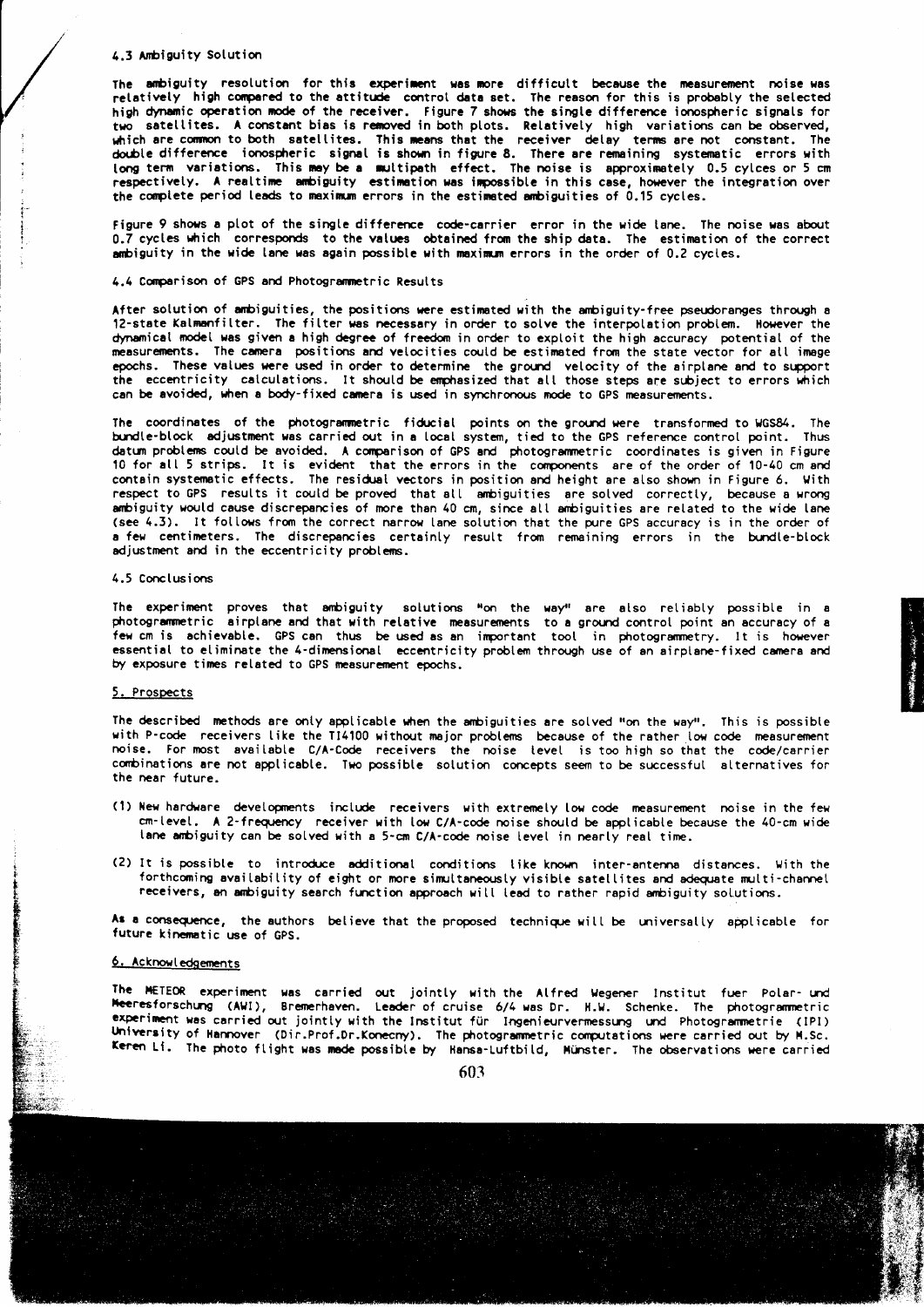out by staff and students of the participating organisations. The support of all individuals and institutions to this research work is thankfully acknowledged.

## 7. References

医舌骨膜 电图

Remondi, B. : Performing Centimeter Accuracy Relative Surveys in Seconds Using GPS Carrier Phase. Proc.<br>First Int. Symp. on Positioning with GPS, Rockville, 1985.

Wübbena, G. : The GPS Adjustment Software Package -GEONAP- Concepts and Models. Fifth Int. Geodetic<br>Symp. on Satellite Positionning Las Cruces 1989.







Figure 2: Single Differences of Ionospheric and Code Signals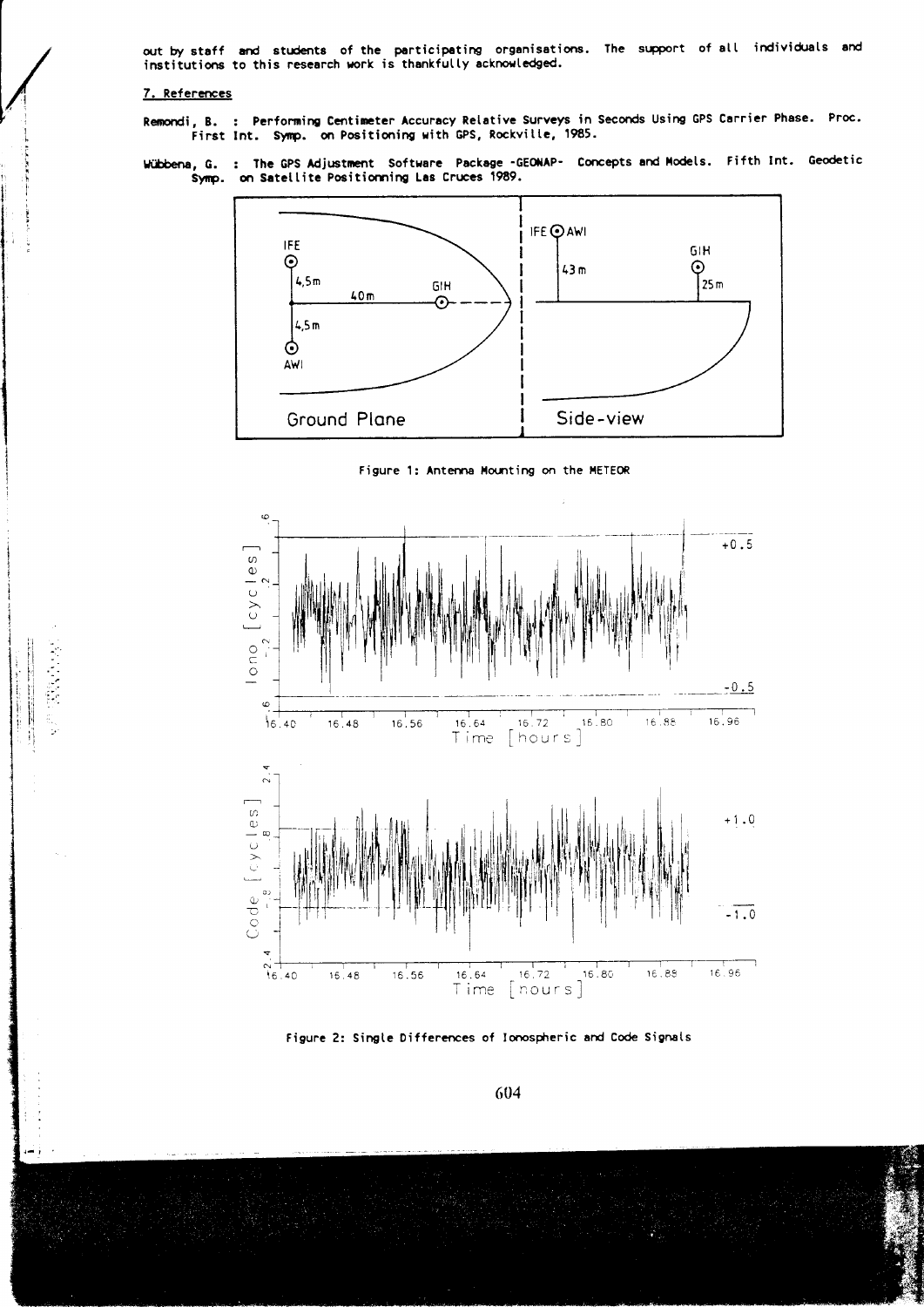





Figure 4: IFE-AWI Inter-Antenna Distance, Pitch and Roll Angles

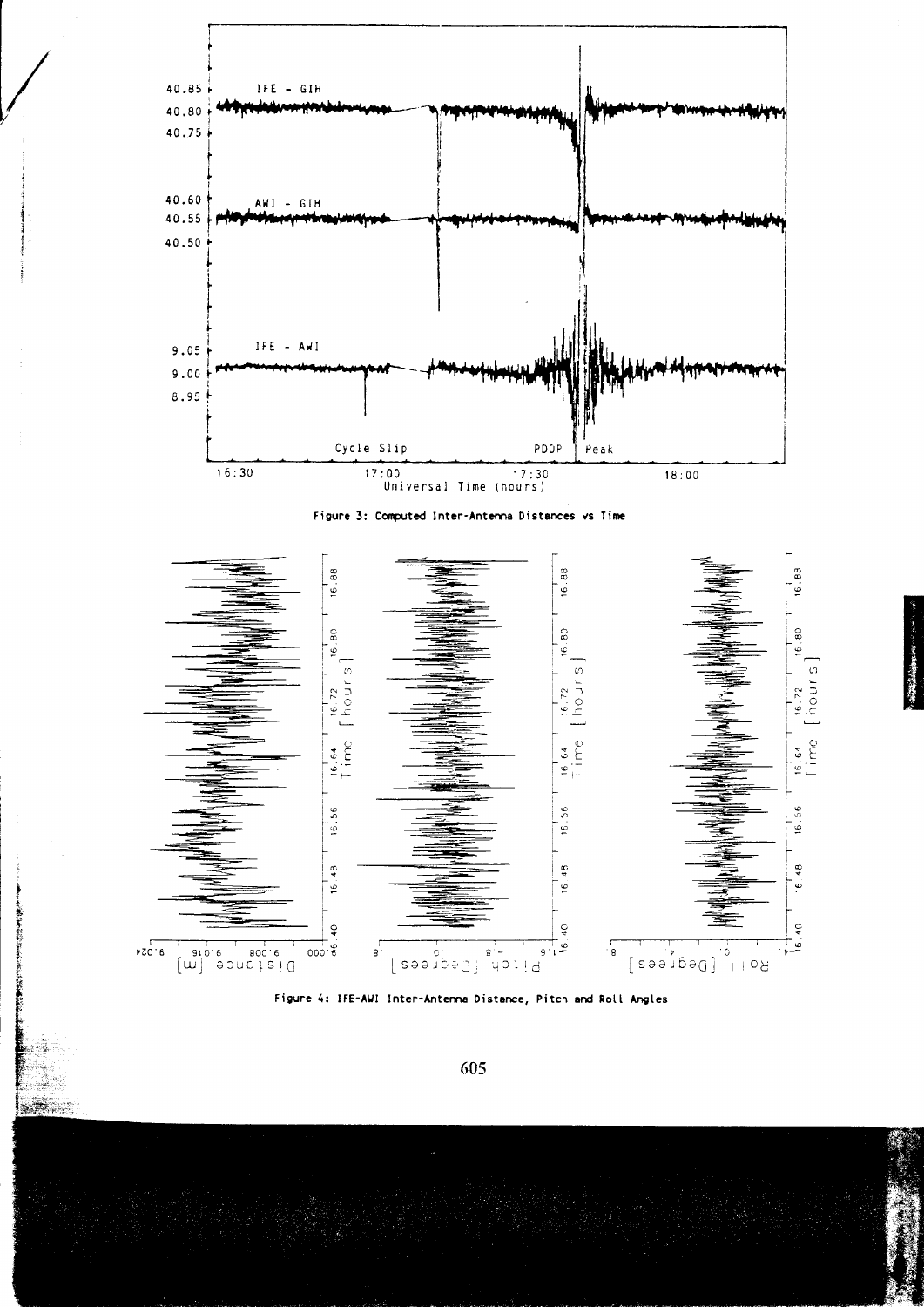

 $\frac{1}{2}$  ,  $\frac{1}{2}$  ,  $\frac{1}{2}$  ,  $\frac{1}{2}$  ,  $\frac{1}{2}$  ,  $\frac{1}{2}$  ,  $\frac{1}{2}$  ,  $\frac{1}{2}$  ,  $\frac{1}{2}$  ,  $\frac{1}{2}$  ,  $\frac{1}{2}$  ,  $\frac{1}{2}$  ,  $\frac{1}{2}$  ,  $\frac{1}{2}$  ,  $\frac{1}{2}$  ,  $\frac{1}{2}$ まくて はしまし 主に重量 中国人民主義 (事) インバー 

> 

 $\frac{1}{2}$ 





Figure 7: Single Difference Ionospheric Signals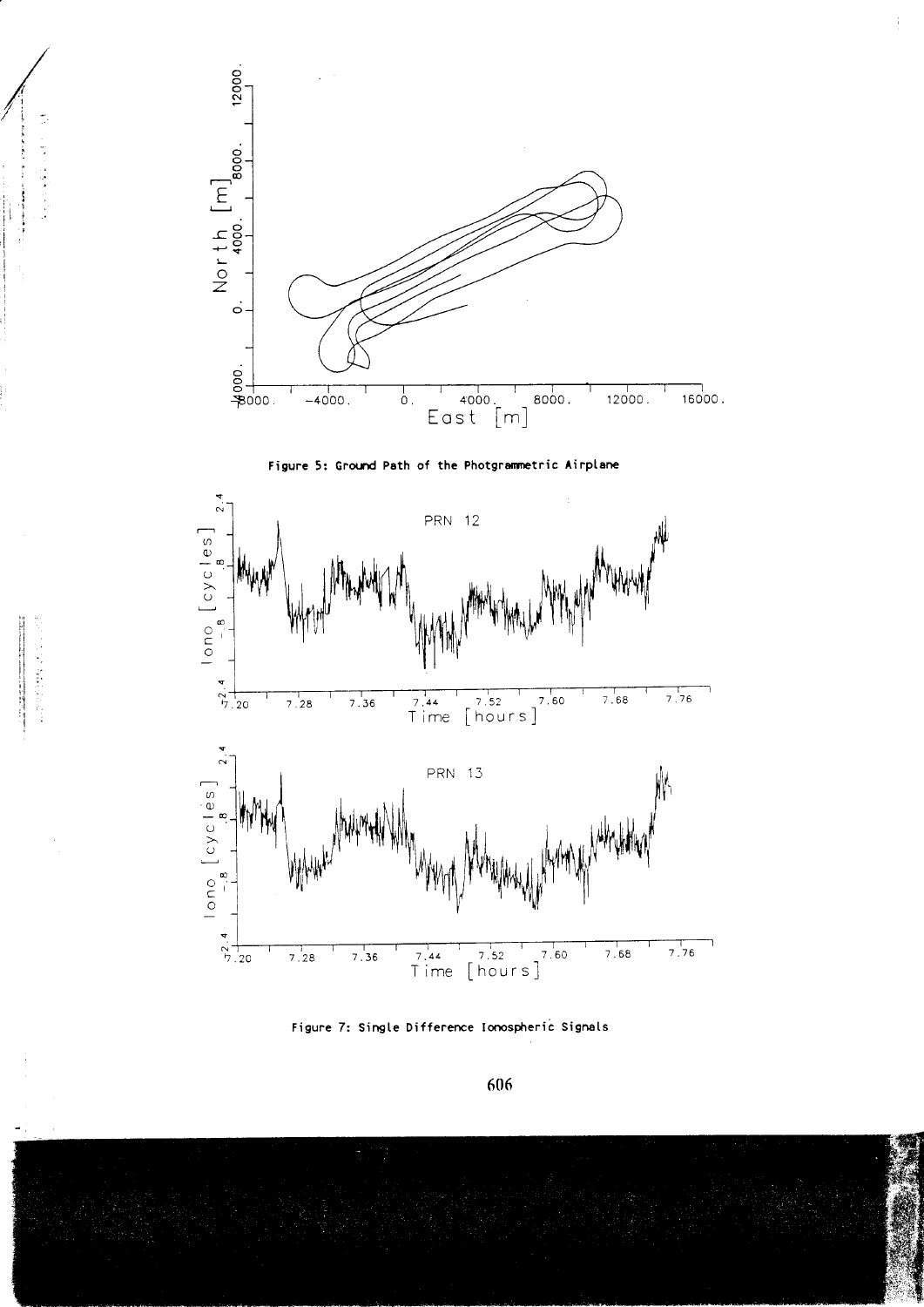

**大阪大学 (大阪)**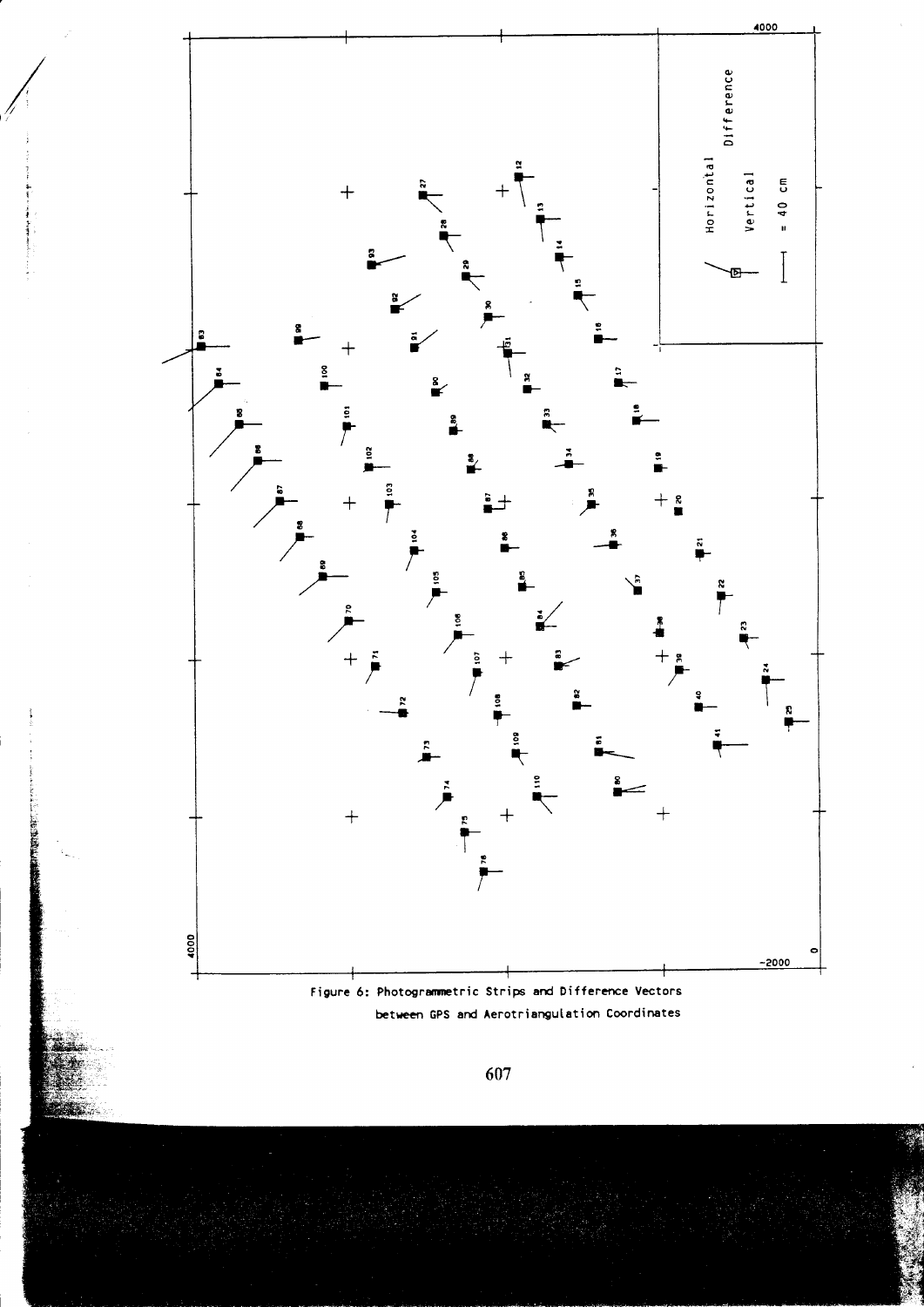

 $\frac{1}{2}$ 





Figure 9: Single Difference Code Signal

608